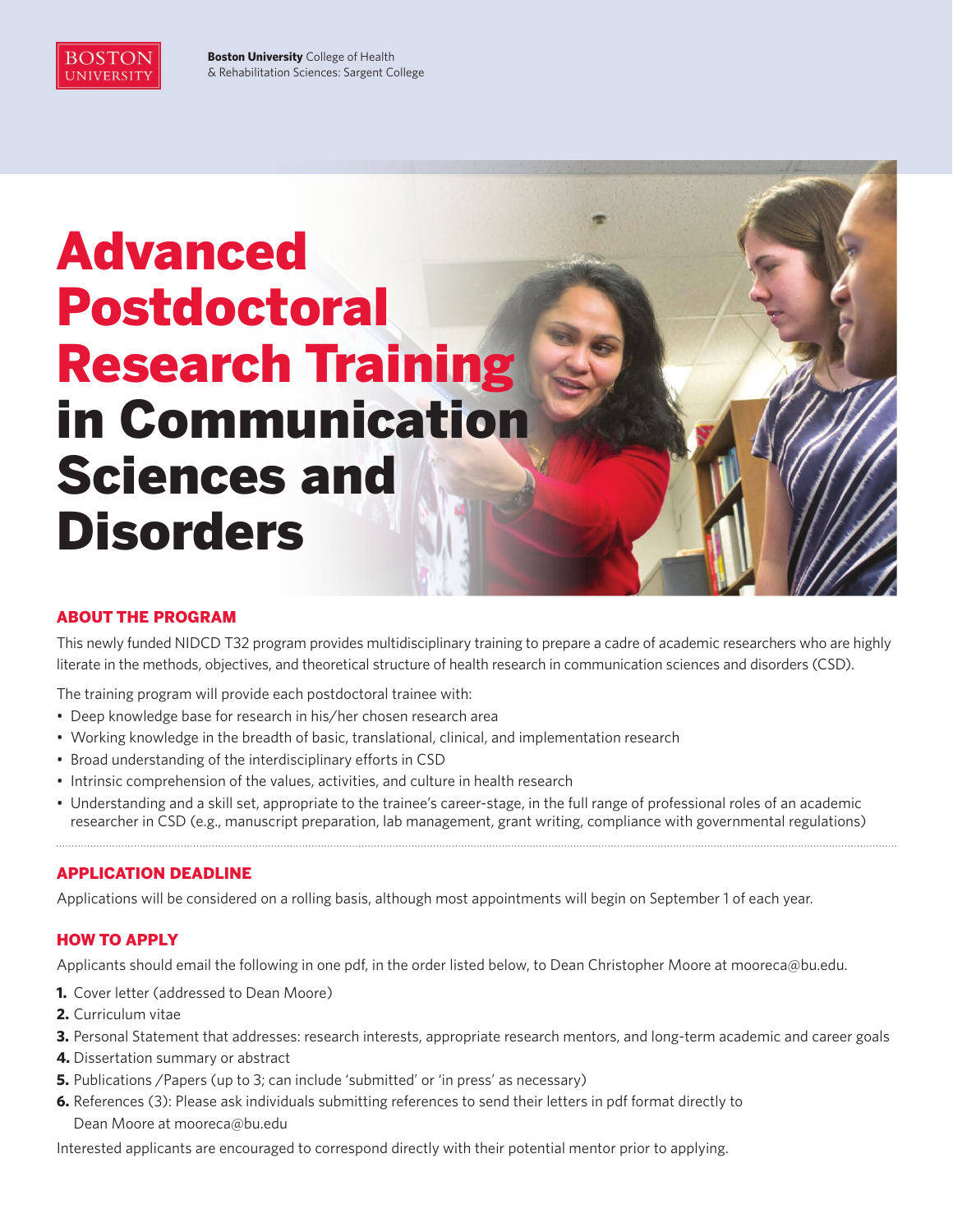The multidisciplinary opportunities at BU make it an ideal environment for Postdoctoral Training. Accordingly, Postdoctoral Trainees are afforded latitude in constructing a customized Training Plan, developed in conjunction with the feedback from their primary and secondary training mentors.

# **TRAINING**

The Training Plan provides advanced research training across the health research continuum from basic research through translation, clinical, and implementation stages. A critical focus is addressing the severe shortage of highly trained researchers across the full spectrum of demand and opportunity in CSD. This program is supported by an NIDCD institutional training grant.

Postdoctoral Trainees will be guided by both their Primary Training Mentor and a required Secondary Training Mentor whose primary appointment is outside the Trainee's host department. This approach to Postdoctoral Training increases the likelihood that researchers will exploit the full advantages of the BU environment.

# Key Elements of the Postdoctoral Training Plan

- Affiliation with a Preceptor and a lab group throughout the training period
- Appointment of a Secondary Advisor from a complementary health research phase
- Attendance at the weekly CSD Research Seminar, held throughout the Fall and Spring semesters (i.e., 24 1-hour seminar sessions per year)
- Active participation, including a poster presentation, at the Annual CSD Research Day Retreat
- One 40-minute oral presentation annually to the weekly CSD Research Seminar
- Active mentored research, including manuscript submission and presentation to national conferences
- Submission of an F32 or K99/R00 application (or comparable) is required of each trainee and will be fully guided and mentored by Training Faculty and through coursework
- Teaching experience (optional, but highly recommended for trainees who lack teaching experience and intend to pursue academic research positions)

# About the Training Environment

Boston University is one of the largest private universities in the United States and is heavily invested in graduate research education; forty-two percent of students are enrolled in graduate or professional programs. Last year, the University had research and grant contract revenue of \$355 million.

More specific to the proposed training, BU has a particularly long and distinguished history of excellence and innovation in CSD research and education. Alexander Graham Bell was a professor of the mechanisms of speech in BU's School of Oratory from 1874-1879. During his time at BU, Bell lectured on vocal physiology and elocution and developed programs to teach deaf students to speak, read and write. He invented the telephone in 1876 after his research on a "new device to transmit speech" was funded by the university.

This tradition has continued, with graduate and post-graduate research training in CSD at BU. Current and former BU trainees have gone on to secure tenure-track faculty positions at research and teaching institutions, as well as positions in industry and administration.

Training Faculty are conducting research across the broad range of CSD, and along the entire continuum of health research. The university-wide research and training environment in CSD is extensive, diverse, and internationally recognized. Faculty members in at least four colleges (Health and Rehabilitation Sciences, Engineering, Arts and Sciences, Medicine) are involved in a wide array of basic/pre-clinical, translational, and clinical application/implementation research on topics in CSD. Participating faculty have leading expertise in biomedical and electrical engineering, computer science, computational neuroscience, speech and hearing science, physiology and neurophysiology, experimental psychology, and linguistics, as well as clinical training in neurology, clinical psychology, audiology, and speech-language pathology.

• Training in Responsible Conduct of Research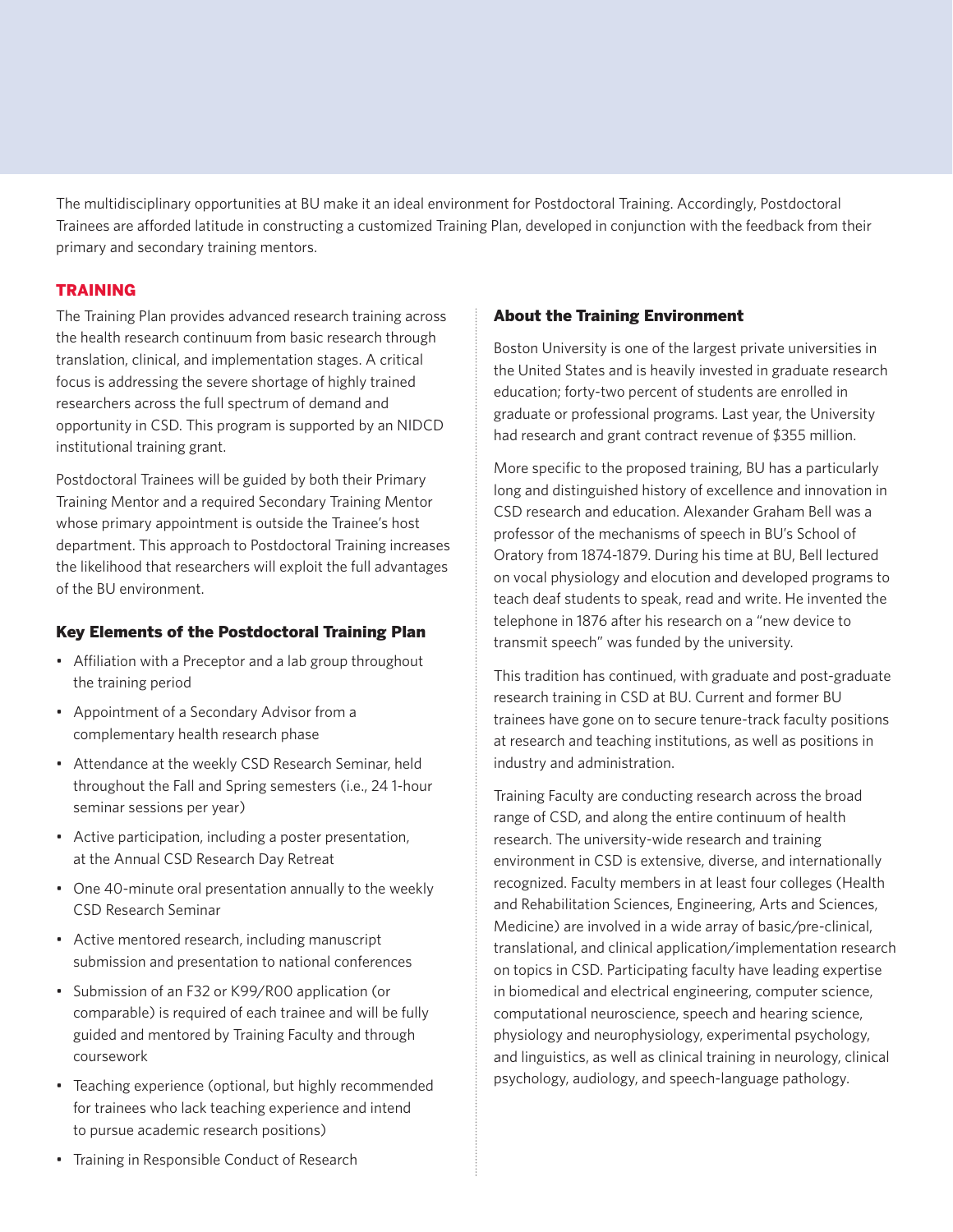# Program Faculty

# EXECUTIVE COMMITTEE

# **[Christopher A. Moore, Ph.D.](http://www.bu.edu/sargent/profile/christopher-a-moore-ba-ms-phd/)**

#### **Program Co-Director**

*Dean, College of Health and Rehabilitation Sciences: Sargent College, Boston University*

*Professor, Speech, Language, and Hearing Sciences (SLHS) and Otolaryngology*

*Research interests: speech development, normal and disordered speech motor control, research training and career development*

#### **[Barbara Shinn-Cunningham, Ph.D.](http://cns.bu.edu/~shinn/ANL/)**

#### **Program Co-Director**

*Professor, Biomedical Engineering, Boston University Research interests: behavioral, brain imaging (EEG/MEG and fMRI), and physiological experiments to create and test quantitative, computational models of auditory processing in everyday tasks*

#### **[H. Steven Colburn, Ph.D.](http://www.bu.edu/binaural/)**

*Professor, Biomedical Engineering, Boston University Director, Boston University Hearing Research Center Research interests: psychoacoustics, computational modeling of the auditory system, binaural and spatial hearing* 

#### **[Frank Guenther, Ph.D.](http://bu.edu/speechlab/)**

*Professor, Boston University Departments of SLHS and Biomedical Engineering Research interests: neural bases of speech, neurocomputational modeling, neuroimaging, electromagnetic articulometry, and auditory and motor psychophysics*

#### **[Swathi Kiran, Ph.D.](http://bu.edu/aphasiaresearch/)**

*Professor, Boston University Department of SLHS Research interests: development of rehabilitation approaches and mechanisms of neural plasticity in individuals with post-stroke aphasia, structural and functional neuroimaging, connectivity analyses of neuroplasticity after rehabilitation in monolingual and bilingual individuals with aphasia*

#### **[Cara Stepp, Ph.D.](http://sites.bu.edu/stepplab/)**

*Assistant Professor, Boston University Departments of SLHS, Biomedical Engineering, and Otolaryngology Research interests: application of engineering techniques to the study and rehabilitation of sensorimotor disorders of voice and speech, voice and resonance disorders, Parkinson's disease, muscle tension dysphonia, and velopharyngeal dysfunction*

#### **[Helen Tager-Flusberg, Ph.D.](http://bu.edu/autism/)**

*Professor, Boston University Departments of Psychological and Brain Sciences, Anatomy and Neurobiology, and Pediatrics Research interests: neurocognitive bases of the language, communication, and related social-cognitive deficits in autism (Autism Spectrum Disorders, ASD) and other neurodevelopmental disorders, behavioral/cognitive methods, structural imaging (MRI, DTI), novel methods for assessing language and related cognitive functioning in minimally verbal individuals with ASD* 

#### **[Gloria Waters, Ph.D.](http://www.bu.edu/provost/about/administration/gloria-waters/)**

*Boston University Vice President and Associate Provost for Research Professor, Department of SLHS Research interests: language and memory processes*

### LABORATORY PRECEPTORS

#### **[Sudha Arunachalam, Ph.D.](http://bu.edu/childlanguage/)**

*Assistant Professor, Boston University Department of SLHS Research interests: early language development, language processing, and lexical and syntactic representation*

#### **[Helen Barbas, Ph.D.](http://bu.edu/neural/)**

*Professor, Boston University Department of Health Sciences Research interests: organization of the prefrontal cortex, patterns of neural interactions, computational neuroscience, evolution of the neocortex, and the neural basis of cognitive-emotional interactions*

#### **[Jason Bohland, Ph.D.](http://qnl.bu.edu/)**

*Assistant Professor, Boston University Department of Health Sciences Research interests: quantitative studies of brain architecture, neuroimaging, neural bases of speech and language, neuroinformatics, computational neuroscience, and gene expression data analysis*

#### **[David Caplan, M.D., Ph.D.](http://massgeneral.org/neurology/researcher_profiles/caplan_david.aspx)**

*Adjunct Professor, Boston University Department of SLHS Professor of Neurology, Harvard Medical School Research interests: neural organization that supports language, in particular syntactically based sentence comprehension, using deficit-lesion correlations and fMRI.*

#### **[Jordan Green, Ph.D.](http://www.mghihp.edu/sfdl/)**

*Professor of Communication Sciences and Disorders, Massachusetts General Hospital Institute of Health Professions Research interests: disorders of speech production, oromotor skill development for early speech and feeding, and quantification of speech motor performance*

#### **[Robert Hillman, Ph.D.](http://www.massgeneral.org/voicecenter/)**

*Adjunct Professor, Boston University Department of SLHS Co-Director and Research Director, Center for Laryngeal Surgery and Voice Rehabilitation at Massachusetts General Hospital Professor of Surgery, Harvard Medical School Research interests: normal and disordered voice production, alaryngeal speech, objective measures of voice and speech, and treatment of voice disorders*

#### **[Alan Jette, Ph.D.](http://bu.edu/sph/about/school-wide-centers/health-and-disability-research-institute/)**

*Professor, Boston University School of Public Health Research interests: late-life exercise, evaluation of rehabilitation treatment outcomes, and the measurement, epidemiology, and prevention of disability*

#### **[Gerald Kidd, Ph.D.](http://bu.edu/hrc/)**

*Professor, Boston University Department of SLHS Research interests: psychoacoustics, speech perception and intelligibility, and cognitive factors in hearing*

#### **[Tyler Perrachione, Ph.D.](http://sites.bu.edu/cnrlab/)**

*Assistant Professor, Boston University Department of SLHS Research interests: developmental disorders of language and reading, human voice recognition and social auditory perception, mechanisms of plasticity in human auditory cortex, and brain bases of complex auditory processing*

#### **[Vasileios Zikopoulos, Ph.D.](http://bu.edu/sargent/profile/vasileios-zikopoulos-ph-d/)**

*Assistant Professor, Boston University Department of Health Science Research interests: organization and dynamics of cortical circuits and their disruption in autism, development of excitatory and inhibitory frontal circuits in the brain, neural organization and dynamics of attention, social interactions and language, and emotional responses*